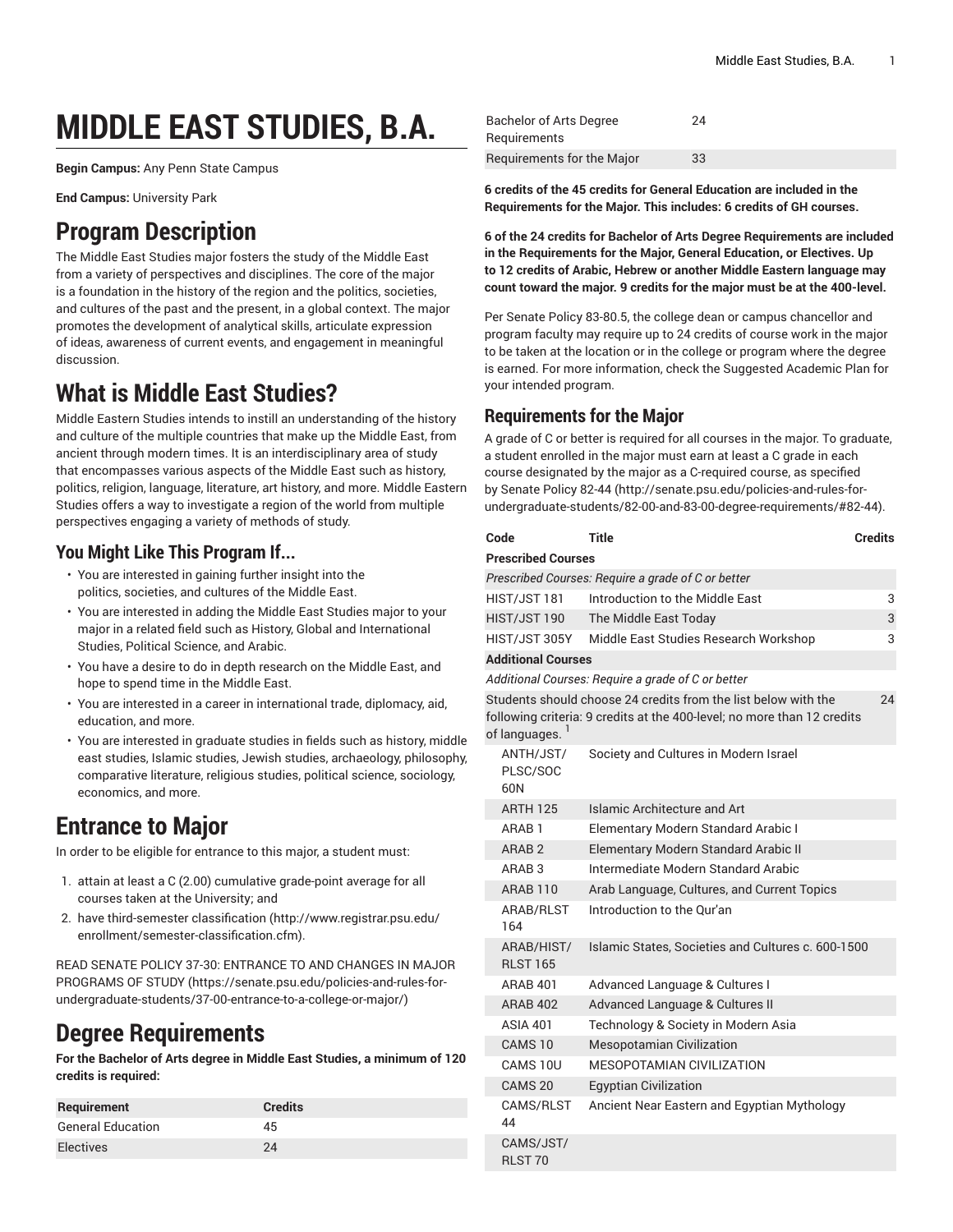| CAMS/JST/<br>RLST 90       | Jerusalem: Past, Present, and Future                                  |
|----------------------------|-----------------------------------------------------------------------|
| CAMS/HIST/<br>JST/RLST 102 | Canaan and Israel in Antiquity                                        |
| CAMS/HIST<br>104           | <b>Ancient Egypt</b>                                                  |
| <b>CAMS 115</b>            | Literature of the Ancient Near East                                   |
| <b>CAMS 405</b>            | Law & Economy in the Ancient Near East                                |
| <b>CAMS 470</b>            | Languages and Cultures of the Ancient Near East                       |
| CMLIT <sub>449</sub>       | Literary Cultures of Islam                                            |
| <b>HEBR1</b>               | <b>Basic Modern Hebrew I</b>                                          |
| HEBR <sub>2</sub>          | Basic Modern Hebrew II                                                |
| HEBR <sub>3</sub>          | Intermediate Modern Hebrew                                            |
| <b>HEBR 401</b>            | Advanced Hebrew--Conversation Emphasis                                |
| <b>HEBR 402</b>            | Advanced Hebrew--Reading Emphasis                                     |
| <b>HIST 105</b>            | The Byzantine Empire                                                  |
| <b>HIST 106</b>            | Early Modern Empires of Islam: The Ottomans,<br>Safavids, and Mughals |
| <b>HIST 108</b>            | Crusades: Holy War in the Middle Ages                                 |
| HIST/JST 140               | The History of the Israel-Palestine Conflict (1917-<br>Present)       |
| <b>HIST 169</b>            | The Indian Ocean World                                                |
|                            | HIST/ASIA 189 Illicit Asia: An Alternative Introduction to Asia       |
| HIST/JST 193 Modern Iran   |                                                                       |
| HIST/JST 416 Zionism       |                                                                       |
| <b>HIST/RLST</b><br>423    | Orthodox Christianity: History and Interpretations                    |
| HIST/JST 443               | Jewish Histories of the Middle East                                   |
| <b>HIST/RLST</b><br>471Y   | Classical Islamic Civilization, 600-1258                              |
| <b>HIST 472</b>            | The Ottoman Empire                                                    |
| HIST/JST 473               | The Contemporary Middle East                                          |
| <b>PLSC 267N</b>           | Government and Politics of the Middle East                            |
| <b>PLSC 467</b>            | International Relations of the Middle Fast                            |
| <b>RLST 107</b>            | Introduction to Islam                                                 |

<sup>1</sup> Honors version of courses may count toward the major. Additional courses may count toward the major in consultation with the director of Middle East Studies.

### **General Education**

Connecting career and curiosity, the General Education curriculum provides the opportunity for students to acquire transferable skills necessary to be successful in the future and to thrive while living in interconnected contexts. General Education aids students in developing intellectual curiosity, a strengthened ability to think, and a deeper sense of aesthetic appreciation. These are requirements for all baccalaureate students and are often partially incorporated into the requirements of a program. For additional information, see the General [Education](https://bulletins.psu.edu/undergraduate/general-education/baccalaureate-degree-general-education-program/) [Requirements](https://bulletins.psu.edu/undergraduate/general-education/baccalaureate-degree-general-education-program/) ([https://bulletins.psu.edu/undergraduate/general](https://bulletins.psu.edu/undergraduate/general-education/baccalaureate-degree-general-education-program/)[education/baccalaureate-degree-general-education-program/\)](https://bulletins.psu.edu/undergraduate/general-education/baccalaureate-degree-general-education-program/) section of the Bulletin and consult your academic adviser.

The keystone symbol appears next to the title of any course that is designated as a General Education course. Program requirements may also satisfy General Education requirements and vary for each program.

#### **Foundations (grade of C or better is required.)**

- **Quantification (GQ):** 6 credits
- **Writing and Speaking (GWS):** 9 credits

#### **Knowledge Domains**

• **Arts (GA):** 6 credits

- **Health and Wellness (GHW):** 3 credits
- **Humanities (GH):** 6 credits
- **Social and Behavioral Sciences (GS):** 6 credits
- **Natural Sciences (GN):** 9 credits

#### **Integrative Studies (may also complete a Knowledge Domain requirement)**

• **Inter-Domain or Approved Linked Courses:** 6 credits

### **University Degree Requirements**

#### **First Year Engagement**

All students enrolled in a college or the Division of Undergraduate Studies at University Park, and the World Campus are required to take 1 to 3 credits of the First-Year Seminar, as specified by their college First-Year Engagement Plan.

Other Penn State colleges and campuses may require the First-Year Seminar; colleges and campuses that do not require a First-Year Seminar provide students with a first-year engagement experience.

First-year baccalaureate students entering Penn State should consult their academic adviser for these requirements.

#### **Cultures Requirement**

6 credits are required and may satisfy other requirements

- United States Cultures: 3 credits
- International Cultures: 3 credits

#### **Writing Across the Curriculum**

3 credits required from the college of graduation and likely prescribed as part of major requirements.

#### **Total Minimum Credits**

A minimum of 120 degree credits must be earned for a baccalaureate degree. The requirements for some programs may exceed 120 credits. Students should consult with their college or department adviser for information on specific credit requirements.

#### **Quality of Work**

Candidates must complete the degree requirements for their major and earn at least a 2.00 grade-point average for all courses completed within their degree program.

#### **Limitations on Source and Time for Credit Acquisition**

The college dean or campus chancellor and program faculty may require up to 24 credits of course work in the major to be taken at the location or in the college or program where the degree is earned. Credit used toward degree programs may need to be earned from a particular source or within time constraints (see [Senate](http://senate.psu.edu/policies-and-rules-for-undergraduate-students/82-00-and-83-00-degree-requirements/#83-80) Policy 83-80 [\(http://senate.psu.edu/](http://senate.psu.edu/policies-and-rules-for-undergraduate-students/82-00-and-83-00-degree-requirements/#83-80) [policies-and-rules-for-undergraduate-students/82-00-and-83-00-degree](http://senate.psu.edu/policies-and-rules-for-undergraduate-students/82-00-and-83-00-degree-requirements/#83-80)[requirements/#83-80](http://senate.psu.edu/policies-and-rules-for-undergraduate-students/82-00-and-83-00-degree-requirements/#83-80))). For more information, check the Suggested Academic Plan for your intended program.

#### **B.A. Degree Requirements**

**Foreign Language** (0-12 credits): Student must attain 12th credit level of proficiency in one foreign language. See the [Placement](https://bulletins.psu.edu/undergraduate/general-information/academic-information/advising-planning-degree-program/course-placements/placement-policy-world-language-courses/) Policy for